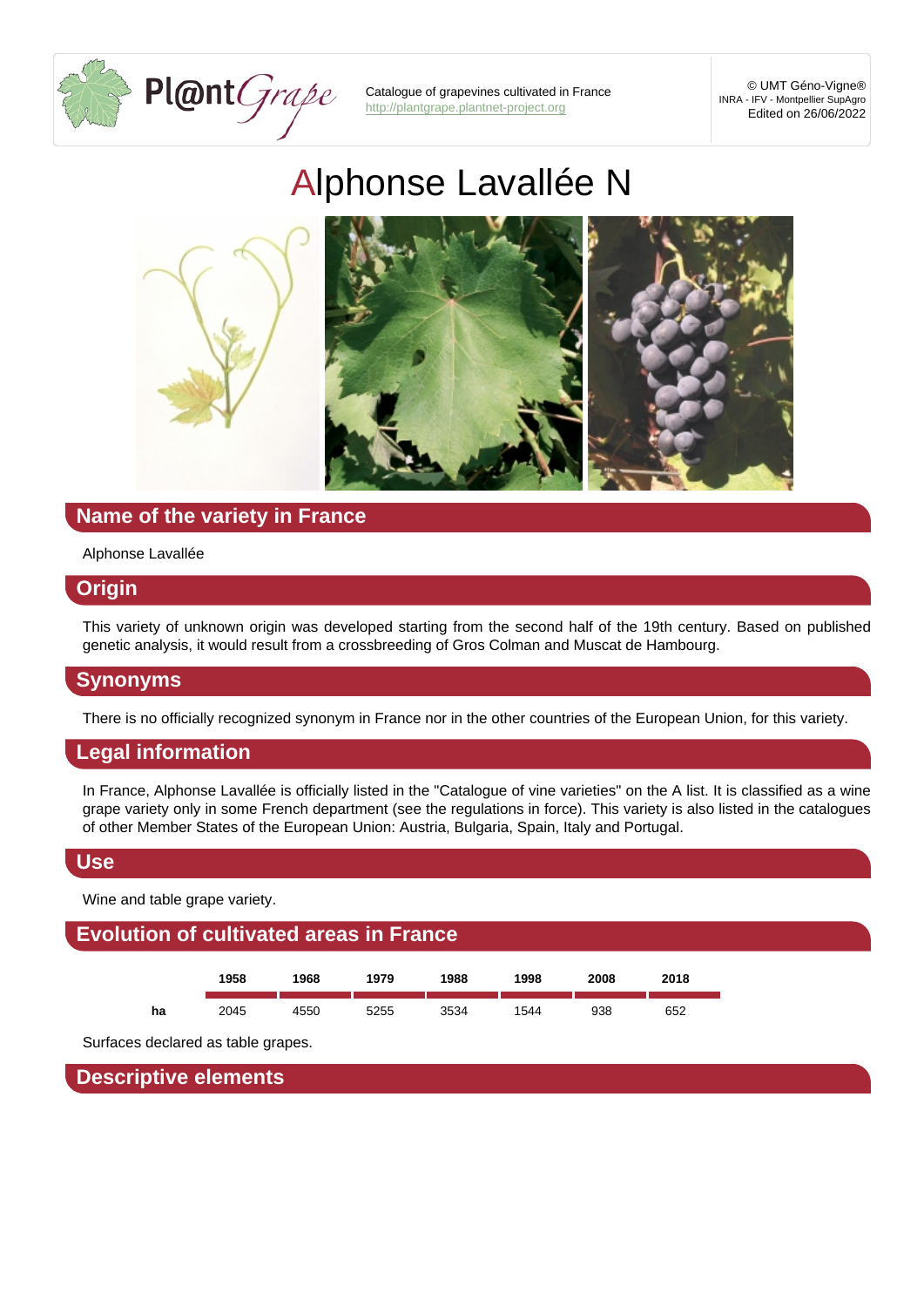- the tip of the young shoot with a very high density of prostate hairs,

- the young leaves that are yellow with very bronze spots or reddish,

- the large circular or wedge-shaped adult leaves, with five lobes, shallow lower lateral sinuses, a slightly open Ushaped or with slightly overlapping lobes petiole sinus, long teeth compared to their width at the base with convex or straight sides, medium anthocyanin coloration of veins, an involute, blistered leaf blade, and on the lower side of the leaves, a medium density of erect and prostate hairs,

- the berries that are round, with sometimes an irregular cross section.

| Genetic profile |                    |                  |                   |       |                    |         |         |                    |        |        |  |
|-----------------|--------------------|------------------|-------------------|-------|--------------------|---------|---------|--------------------|--------|--------|--|
|                 | Microsatellite     | VVS <sub>2</sub> | VVMD <sub>5</sub> | VVMD7 | VVMD <sub>27</sub> | VRZAG62 | VRZAG79 | VVMD <sub>25</sub> | VVMD28 | VVMD32 |  |
|                 | Allel 1            | 131              | 223               | 249   | 182                | 186     | 240     | 238                | 243    | 251    |  |
|                 | Allel <sub>2</sub> | 133              | 236               | 255   | 182                | 204     | 252     | 254                | 243    | 271    |  |

#### Phenology

Bud burst: 6 days after Chasselas.

Grape maturity: mid-season, 3 weeks after Chasselas.

## Suitability for cultivation and agronomic production

This vigorous and productive variety, has a horizontal or drooping bearing and is generally pruned short. It can however be trained and long pruned. Alphonse Lavallée is essentially used for the production of table grapes.

#### Susceptibility to diseases and pests

Alphonse Lavallée is fairly susceptible to powdery mildew and phomopsis. In the absence of berry bursting, Alphonse Lavallée's clusters are not very sensitive to grey rot since they are loose.

#### Technological potentiality

The bunches are medium to large and the berries are very large. The skin is thick and crunchy. The pulp is firm and juicy. When cultivated as table grapes, this slightly aromatic variety has very good aptitude for storage and travels well. When vinify, Alphonse Lavallée makes common and ordinary wine, with moderate color, medium alcohol levels and not very acidic.

## Clonal selection in France

The three certified Alphonse Lavallée clones carry the numbers 319, 797 and 798. These different clones are mainly used for the production of table grapes.

#### Bibliographic references

- Catalogue des variétés et clones de vigne cultivés en France. Collectif, 2007, Ed. IFV, Le Grau-du-Roi, France.

- Documentary collections of the Centre de Ressources Biologiques de la Vigne de Vassal-Montpellier, INRAE Montpellier SupAgro, Marseillan, France.
- Dictionnaire encyclopédique des cépages et de leurs synonymes. P. Galet, 2015, Ed. Libre&Solidaire, France.
- Traité général de viticulture, Ampélographie. P. Viala and V. Vermorel, 1901-1909, Ed. Masson, Paris, France.

#### Description of clones certified in France

|           | Identity and availability                               |                      | Agronomic data      |                               | <b>Technological data</b> |                         |  |  |  |
|-----------|---------------------------------------------------------|----------------------|---------------------|-------------------------------|---------------------------|-------------------------|--|--|--|
|           | Origin                                                  | Selection            | Fertility           | <b>Production level</b>       | Sugar level               | <b>Color potential</b>  |  |  |  |
| Clone no. | Year of certification                                   | Agronomic references | <b>Bunch weight</b> | Vigor                         | <b>Titrable acidity</b>   | <b>Tannic structure</b> |  |  |  |
|           | Surface area used for<br>propagation (year)             |                      | Berry size          | Susceptibility to grey<br>rot | Aromatic intensity        | Oenological suitability |  |  |  |
|           | Non précisée                                            | <b>ENTAV</b>         |                     |                               |                           |                         |  |  |  |
| 319       | 1974                                                    |                      |                     |                               |                           |                         |  |  |  |
|           |                                                         |                      |                     |                               |                           |                         |  |  |  |
|           |                                                         |                      |                     |                               |                           |                         |  |  |  |
|           | Clone not widely distributed, few references available. |                      |                     |                               |                           |                         |  |  |  |
| 797       | Non précisée                                            | <b>INRA</b>          |                     |                               |                           |                         |  |  |  |